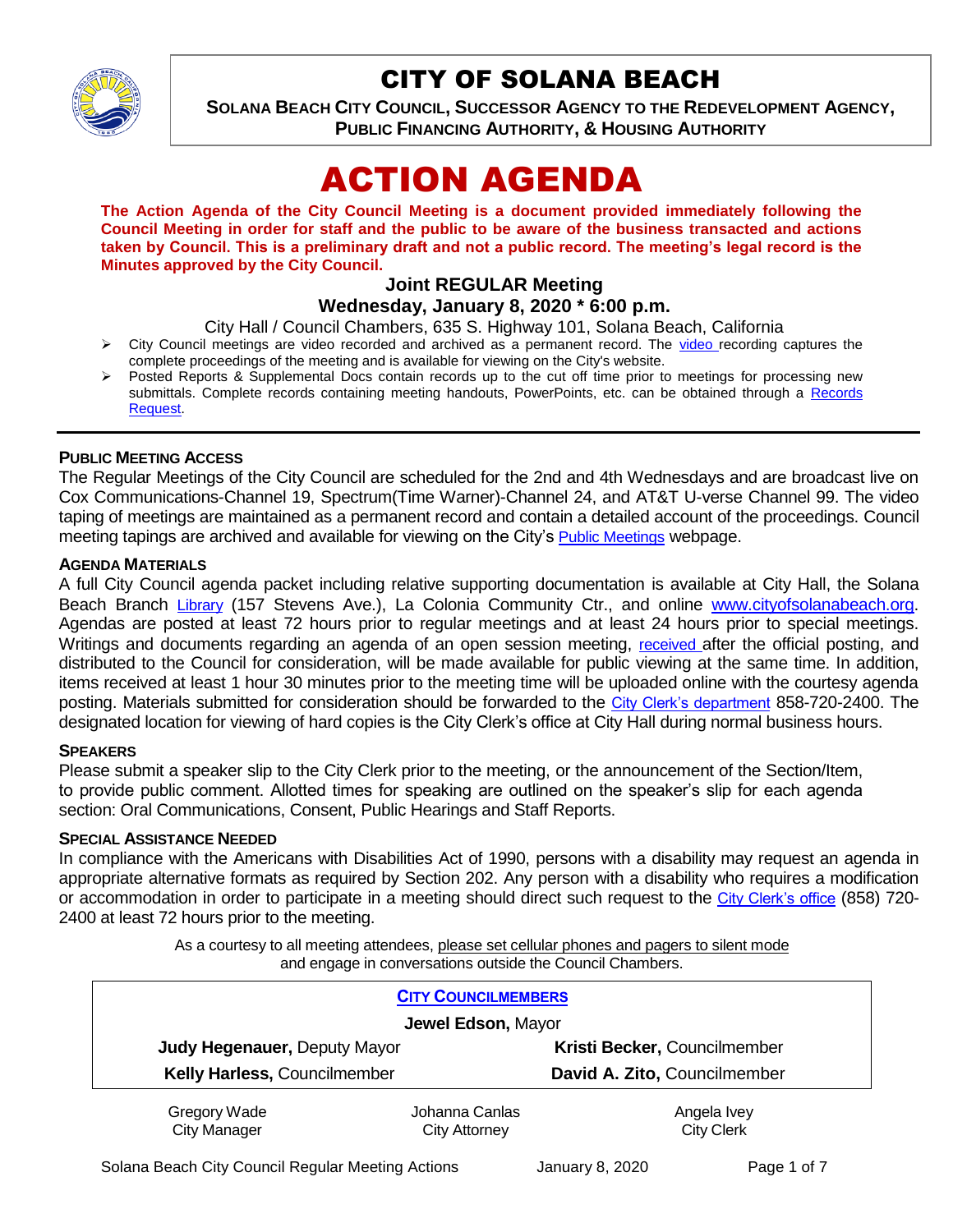## SPEAKERS:

Please submit your speaker slip to the City Clerk prior to the meeting or the announcement of the Item. Allotted times for speaking are outlined on the speaker's slip for Oral Communications, Consent, Public Hearings and Staff Reports.

#### READING OF ORDINANCES AND RESOLUTIONS:

Pursuant to [Solana Beach Municipal Code](mailto:https://www.codepublishing.com/CA/SolanaBeach/) Section 2.04.460, at the time of introduction or adoption of an ordinance or adoption of a resolution, the same shall not be read in full unless after the reading of the title, further reading is requested by a member of the Council. If any Councilmember so requests, the ordinance or resolution shall be read in full. In the absence of such a request, this section shall constitute a waiver by the council of such reading.

## **CALL TO ORDER AND ROLL CALL:**

## **CLOSED SESSION REPORT:**

## **FLAG SALUTE:**

## **APPROVAL OF AGENDA: COUNCIL ACTION: Approved 4/0/1 (Absent: Zito)**

**PRESENTATIONS:** Ceremonial items that do not contain in-depth discussion and no action/direction.

Santa Fe Irrigation District

## **ORAL COMMUNICATIONS:**

This portion of the agenda provides an opportunity for members of the public to address the City Council on items relating to City business and not appearing on today's agenda by submitting a speaker slip (located on the back table) to the City Clerk. Comments relating to items on this evening's agenda are taken at the time the items are heard. Pursuant to the Brown Act, no action shall be taken by the City Council on public comment items. Council may refer items to the City Manager for placement on a future agenda. The maximum time allotted for each presentation is THREE MINUTES (SBMC 2.04.190). Please be aware of the timer light on the Council Dais.

## **COUNCIL COMMUNITY ANNOUNCEMENTS / COMMENTARY:**

*An opportunity for City Council to make brief announcements or report on their activities. These items are not agendized for official City business with no action or substantive discussion.* 

## **A. CONSENT CALENDAR:** (Action Items) (A.1. - A.9.)

Items listed on the Consent Calendar are to be acted in a single action of the City Council unless pulled for discussion. Any member of the public may address the City Council on an item of concern by submitting to the City Clerk a speaker slip (located on the back table) before the Consent Calendar is addressed. Those items removed from the Consent Calendar by a member of the Council will be trailed to the end of the agenda, while Consent Calendar items removed by the public will be discussed immediately after approval of the Consent Calendar.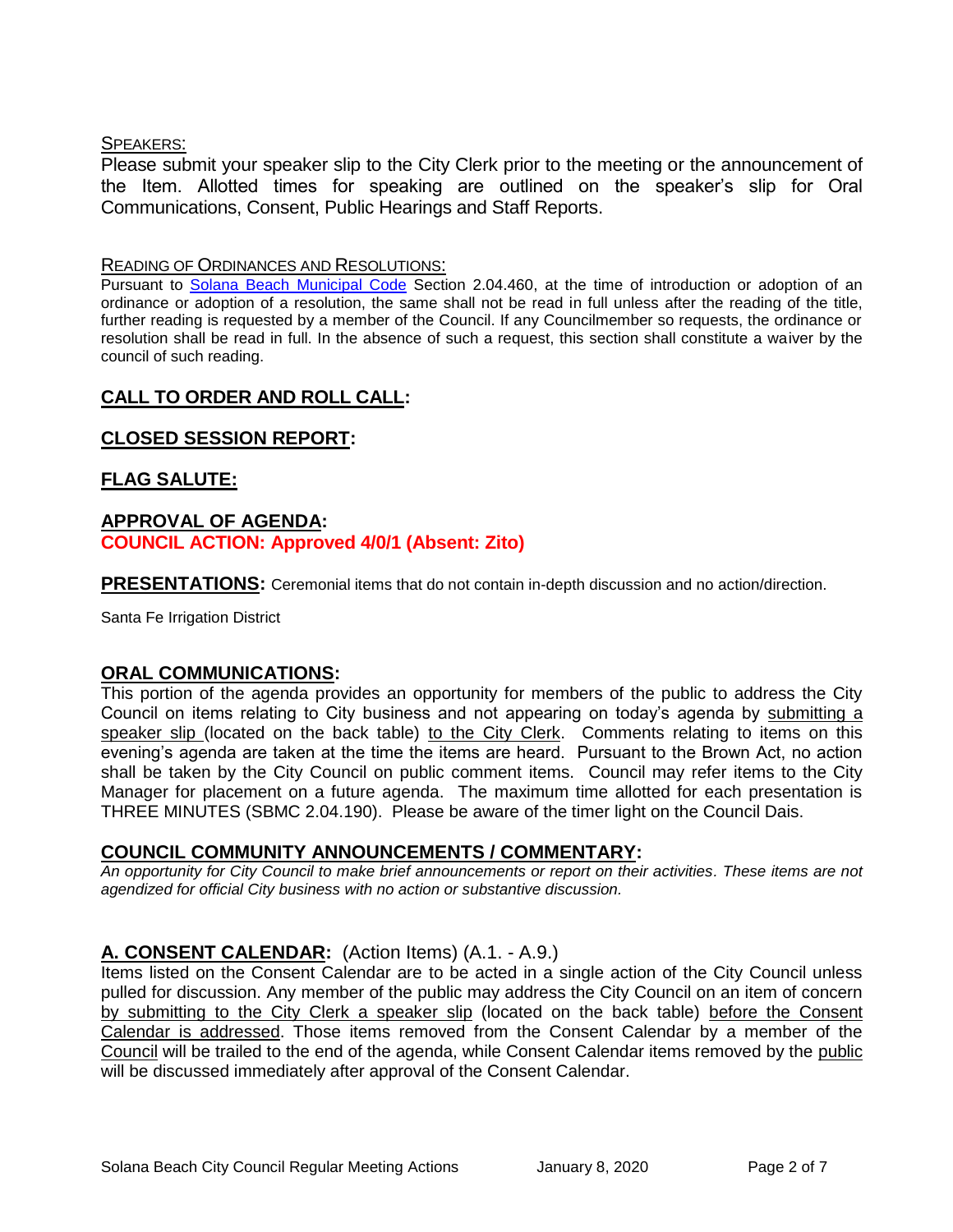## **A.1. Register Of Demands.** (File 0300-30)

Recommendation: That the City Council

1. Ratify the list of demands for November 23, 2019 – December 31, 2019.

[Item A.1. Report \(click here\)](https://solanabeach.govoffice3.com/vertical/Sites/%7B840804C2-F869-4904-9AE3-720581350CE7%7D/uploads/Item_A.1._Report_(click_here)_01-08-20_-_O.pdf) **COUNCIL ACTION: Approved 4/0/1 (Absent: Zito)**

## **A.2. General Fund Adopted Budget for Fiscal Year 2019-2020 Changes.** (File 0330-30)

Recommendation: That the City Council

1. Receive the report listing changes made to the Fiscal Year 2019-2020 General Fund Adopted Budget.

[Item A.2. Report \(click here\)](https://solanabeach.govoffice3.com/vertical/Sites/%7B840804C2-F869-4904-9AE3-720581350CE7%7D/uploads/Item_A.2._Report_(click_here)_01-08-20_-_O.pdf) **COUNCIL ACTION: Approved 4/0/1 (Absent: Zito)**

## **A.3. 2020 City Council Meeting Schedule.** (File 0410-05

Recommendation: That the City Council

1. Review, edit, and/or approve a 2020 interim schedule with proposed cancellations and/or additional meetings.

## [Item A.3. Report \(click here\)](https://solanabeach.govoffice3.com/vertical/Sites/%7B840804C2-F869-4904-9AE3-720581350CE7%7D/uploads/Item_A.3._Report_(click_here)_01-08-20_-_O.pdf) **COUNCIL ACTION: Approved 4/0/1 (Absent: Zito)**

**A.4. Quarterly Investment Report.** (File 0350-44)

Recommendation: That the City Council

1. Accepts and files the attached Cash and Investment Report for the quarter ended September 30, 2019.

[Item A.4. Report \(click here\)](https://solanabeach.govoffice3.com/vertical/Sites/%7B840804C2-F869-4904-9AE3-720581350CE7%7D/uploads/Item_A.4._Report_(click_here)_01-08-20_-_O.pdf) **COUNCIL ACTION: Approved 4/0/1 (Absent: Zito)**

## **A.5. Information Technology Support Agreement Amendment.** (File 0190-60)

Recommendation: That the City Council

- 1. Adopt **Resolution 2020-004**:
	- a. Authorizing the City Manager to amend the FY 2019/2020 agreement with Managed Solution for an increased amount not to exceed of \$43,000.
	- b. Authorizing the City Manager, at his discretion, to extend the Professional Services Agreement with Managed Solution for up to four (4) additional years in an amount not to exceed \$25,000 per fiscal year.

```
Item A.5. Report (click here)
```
*Posted Reports & Supplemental Docs contain records up to the cut off time, prior to the start of the meeting, for processing new submittals. The final official record containing handouts, PowerPoints, etc. can be obtained through a Records Request to the City Clerk's Office.* **COUNCIL ACTION: Approved 4/0/1 (Absent: Zito)**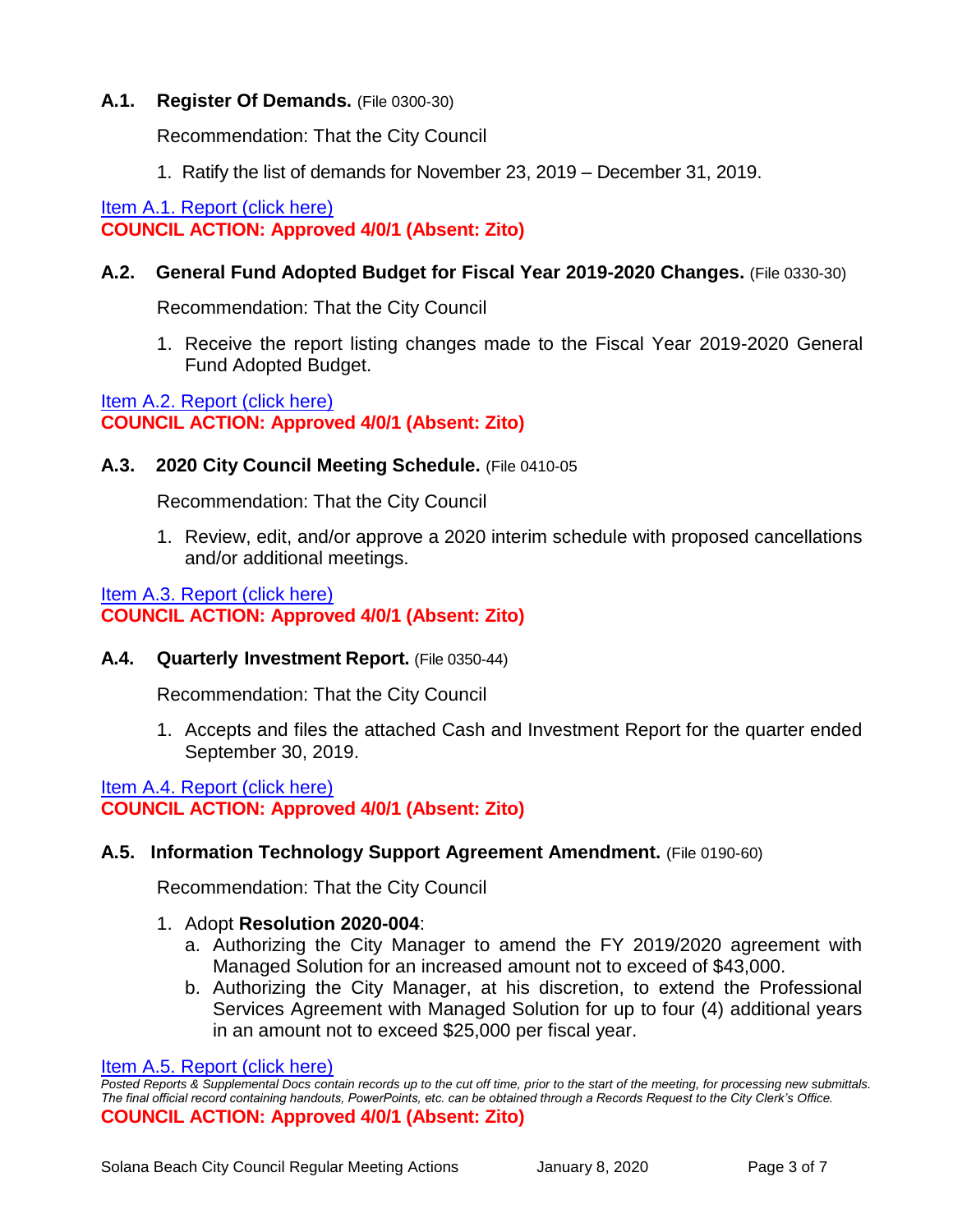## **A.6. Emergency Corrugated Metal Pipes (CMP) Storm Drain Repairs.** (File 0850-40)

Recommendation: That the City Council

## 1. Adopt **Resolution 2020-005**:

- a. Declaring an emergency under Public Contract Code Sections 20168 and 22050 regarding the storm drain repair.
- b. Authorizing the City Manager to take any directly related and immediate action required by the emergency and directing Staff to report to City Council as required by Public Contract Code Section 22050 and Resolution 2008-091.
- c. Authorizing the City Manager to execute a change order, for an amount to be determined, for construction and repairs for miscellaneous CMP storm drain repairs at various locations throughout the City.
- d. Approving an additional amount, equal to 15%, of the change order executed for storm drain repairs for construction contingency.
- e. Authorizing the City Manager to approve cumulative change orders up to the combined construction contingency amount.

#### [Item A.6. Report \(click here\)](https://solanabeach.govoffice3.com/vertical/Sites/%7B840804C2-F869-4904-9AE3-720581350CE7%7D/uploads/Item_A.6._Report_(click_here)_01-08-20_-_O.pdf)

*Posted Reports & Supplemental Docs contain records up to the cut off time, prior to the start of the meeting, for processing new submittals. The final official record containing handouts, PowerPoints, etc. can be obtained through a Records Request to the City Clerk's Office.* **COUNCIL ACTION: Approved 4/0/1 (Absent: Zito)**

## **A.7. SB2 Planning Grant Program Application Submittal.** (File 0390-34)

Recommendation: That the City Council

## 1. Adopt **Resolution 2020-006**:

- a. Authorizing/ratifying submittal of a SB 2 PGP application to the California State Department of Housing and Community Development.
- b. Authorizing the City Manager to act on behalf of the City of Solana Beach, in consultation with the City Attorney, to negotiate and execute all agreements and amendments necessary to comply with the grant requirements.

#### [Item A.7. Report \(click here\)](https://solanabeach.govoffice3.com/vertical/Sites/%7B840804C2-F869-4904-9AE3-720581350CE7%7D/uploads/Item_A.7._Report_(click_here)_01-08-20_-_O.pdf)

*Posted Reports & Supplemental Docs contain records up to the cut off time, prior to the start of the meeting, for processing new submittals. The final official record containing handouts, PowerPoints, etc. can be obtained through a Records Request to the City Clerk's Office.* **COUNCIL ACTION: Approved 4/0/1 (Absent: Zito)**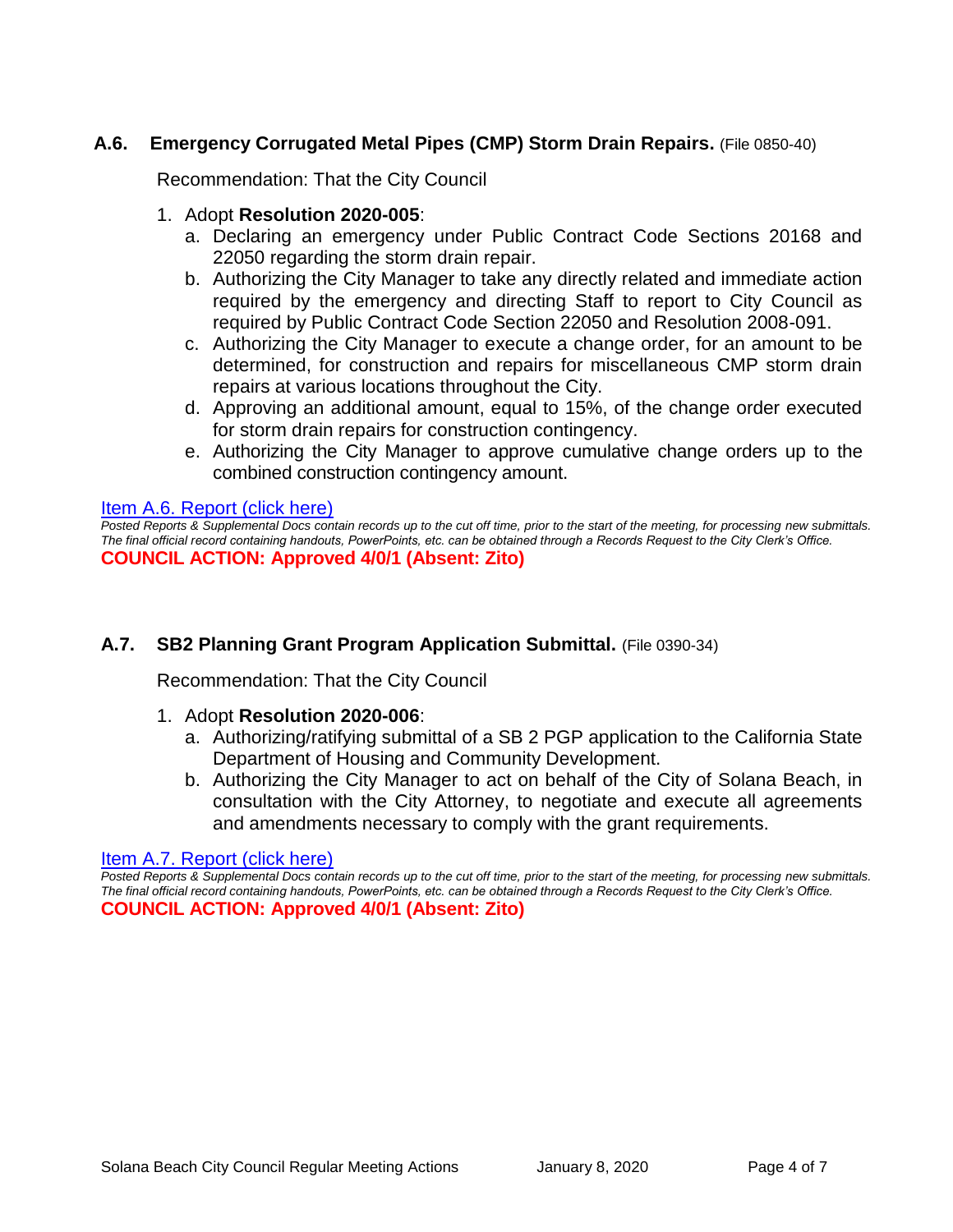## **A.8. Solana Beach Successor Agency Administrative Budget and Recognized Obligation Payment Schedule (ROPS).** (File 0115-30)

Recommendation: That the Successor Agency:

- 1. Receive the Successor Agency's enforceable obligations payment information and administrative budget for the period July 1, 2020 to June 30, 2021.
- 2. Adopt **Resolution SA-024** approving the SA Administrative Budget for July 1, 2020 to June 30, 2021.
- 3. Adopt **Resolution SA-025** approving the ROPS 20-21 for July 1, 2020 to June 30, 2021.

#### [Item A.8. Report \(click here\)](https://solanabeach.govoffice3.com/vertical/Sites/%7B840804C2-F869-4904-9AE3-720581350CE7%7D/uploads/Item_A.8._Report_(click_here)_01-08-20_-_O.pdf)

*Posted Reports & Supplemental Docs contain records up to the cut off time, prior to the start of the meeting, for processing new submittals. The final official record containing handouts, PowerPoints, etc. can be obtained through a Records Request to the City Clerk's Office.* **COUNCIL ACTION: Approved 4/0/1 (Absent: Zito)**

#### **A.9. Credit Card Processing Services** (File No.

Staff recommends the City Council:

1. Adopt **Resolution 2020–007** approving an Agreement with Paymentus for credit card processing services.

[Item A.9. Report \(click here\)](https://solanabeach.govoffice3.com/vertical/Sites/%7B840804C2-F869-4904-9AE3-720581350CE7%7D/uploads/Item_A.9._Report_(click_here)_01-08-20_-_O.pdf)

*Posted Reports & Supplemental Docs contain records up to the cut off time, prior to the start of the meeting, for processing new submittals. The final official record containing handouts, PowerPoints, etc. can be obtained through a Records Request to the City Clerk's Office.* **COUNCIL ACTION: Approved 4/0/1 (Absent: Zito)**

## **C. STAFF REPORTS**: (C.1. – C.4.)

*Submit speaker slips to the City Clerk.*

## **C.1. Restrict Parking on Castro, Gonzales and Academy Streets to Facilitate Emergency Access and Movement of Traffic.** (File 0870-40)

Recommendation: That the City Council

- 1. Authorize the City Manager to restrict parking on one side of Castro and Gonzales Street where the street width, including rolled curbs, is less than 30-feet wide. Parking in the Gonzales Street cul-de-sac shall be prohibited, unless parked off pavement.
- 2. Authorize the City Manager to prohibit stopping, standing or parking at 741-761 Academy Drive during certain hours of the day in order to facilitate the movement of traffic during school drop-off and pick-up times.

[Item C.1. Report \(click here\)](https://solanabeach.govoffice3.com/vertical/Sites/%7B840804C2-F869-4904-9AE3-720581350CE7%7D/uploads/Item_C.1._Report_(click_here)_01-08-20_-_O.pdf)

[Item C.1. Supplemental Docs \(Updated 1-7-20 at 11:30am\)](https://solanabeach.govoffice3.com/vertical/Sites/%7B840804C2-F869-4904-9AE3-720581350CE7%7D/uploads/Item_C.1._Supplemental_Docs_(Upd._1-7_at_1115am)_-_O.pdf)

*Posted Reports & Supplemental Docs contain records up to the cut off time, prior to the start of the meeting, for processing new submittals. The final official record containing handouts, PowerPoints, etc. can be obtained through a Records Request to the City Clerk's Office.* **COUNCIL ACTION: Approved 4/0/1 (Absent: Zito)**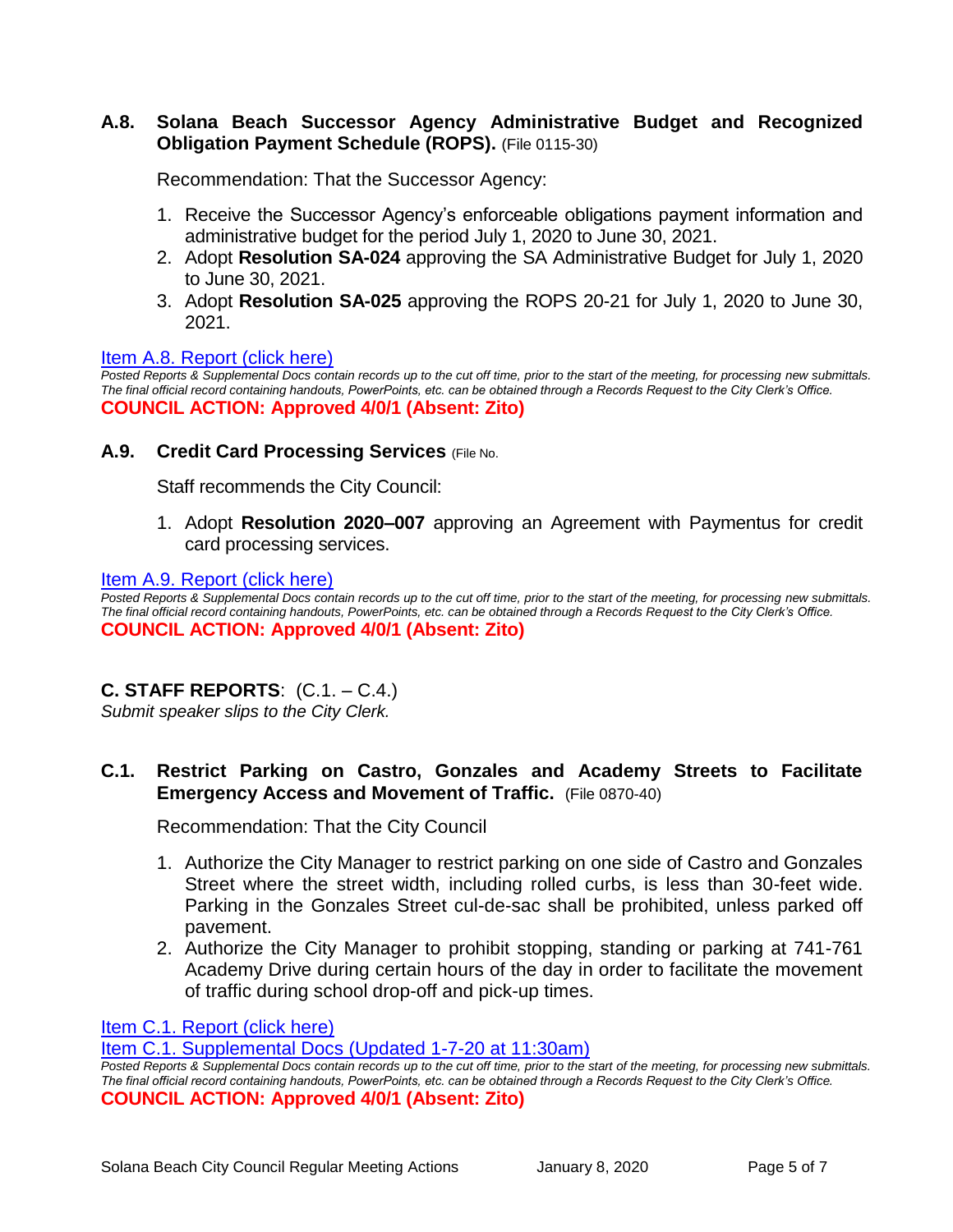## **C.2. Council Boards, Committees, & Commissions Mid-Term Review.** (File 0410-05)

Recommendation: That the City Council

- 1. Review the Regional Boards/Commissions/Committees.
	- a. Determine the City Selection Committee 2020 annual term appointment, if any changes.
	- b. Make alternate appointments, if necessary.
- 2. Review Council Standing Committees and make alternate appointments, if necessary.

#### [Item C.2. Report \(click here\)](https://solanabeach.govoffice3.com/vertical/Sites/%7B840804C2-F869-4904-9AE3-720581350CE7%7D/uploads/Item_C.2._Report_(click_here)_01-08-20_-_O.pdf)

*Posted Reports & Supplemental Docs contain records up to the cut off time, prior to the start of the meeting, for processing new submittals. The final official record containing handouts, PowerPoints, etc. can be obtained through a Records Request to the City Clerk's Office.* No Changes

**C.3. Adopt (2nd Reading) Ordinance 508 – Accessory Dwelling Unit Ordinance Update** (File 0610-10)

Recommendation: That the City Council

1. Adopt **Ordinance 508** (2nd Reading) amending Title 17 of the Solana Beach Municipal Code.

#### [Item C.3. Report \(click here\)](https://solanabeach.govoffice3.com/vertical/Sites/%7B840804C2-F869-4904-9AE3-720581350CE7%7D/uploads/Item_C.3._Report_(click_here)_01-08-20_-_O.pdf)

*Posted Reports & Supplemental Docs contain records up to the cut off time, prior to the start of the meeting, for processing new submittals. The final official record containing handouts, PowerPoints, etc. can be obtained through a Records Request to the City Clerk's Office.* **COUNCIL ACTION: Approved 4/0/1 (Absent: Zito)**

**C.4. Adopt (2nd Readings) Ordinance 509, Ordinance 510, Ordinance 511, and Ordinance 512 Amending the Solana Beach Municipal Code (SBMC) Changing Annual Adjustments to Occur January 1 Instead of July 1.** (File 0610-10)

Recommendation: That the City Council

- 1. Adopt **Ordinance 509** Amending Chapter 15.50.080 of the SBMC.
- 2. Adopt **Ordinance 510** Amending Chapter 15.60.080 of the SBMC.
- 3. Adopt **Ordinance 511** Amending Chapter 15.65.080 of the SBMC.
- 4. Adopt **Ordinance 512** Amending Chapter 15.66.080 of the SBMC.

#### [Item C.4. Report \(click here\)](https://solanabeach.govoffice3.com/vertical/Sites/%7B840804C2-F869-4904-9AE3-720581350CE7%7D/uploads/Item_C.4._Report_(click_here)_01-08-20_-_O.pdf)

*Posted Reports & Supplemental Docs contain records up to the cut off time, prior to the start of the meeting, for processing new submittals. The final official record containing handouts, PowerPoints, etc. can be obtained through a Records Request to the City Clerk's Office.* **COUNCIL ACTION: Approved 4/0/1 (Absent: Zito)**

## **ADJOURN:**